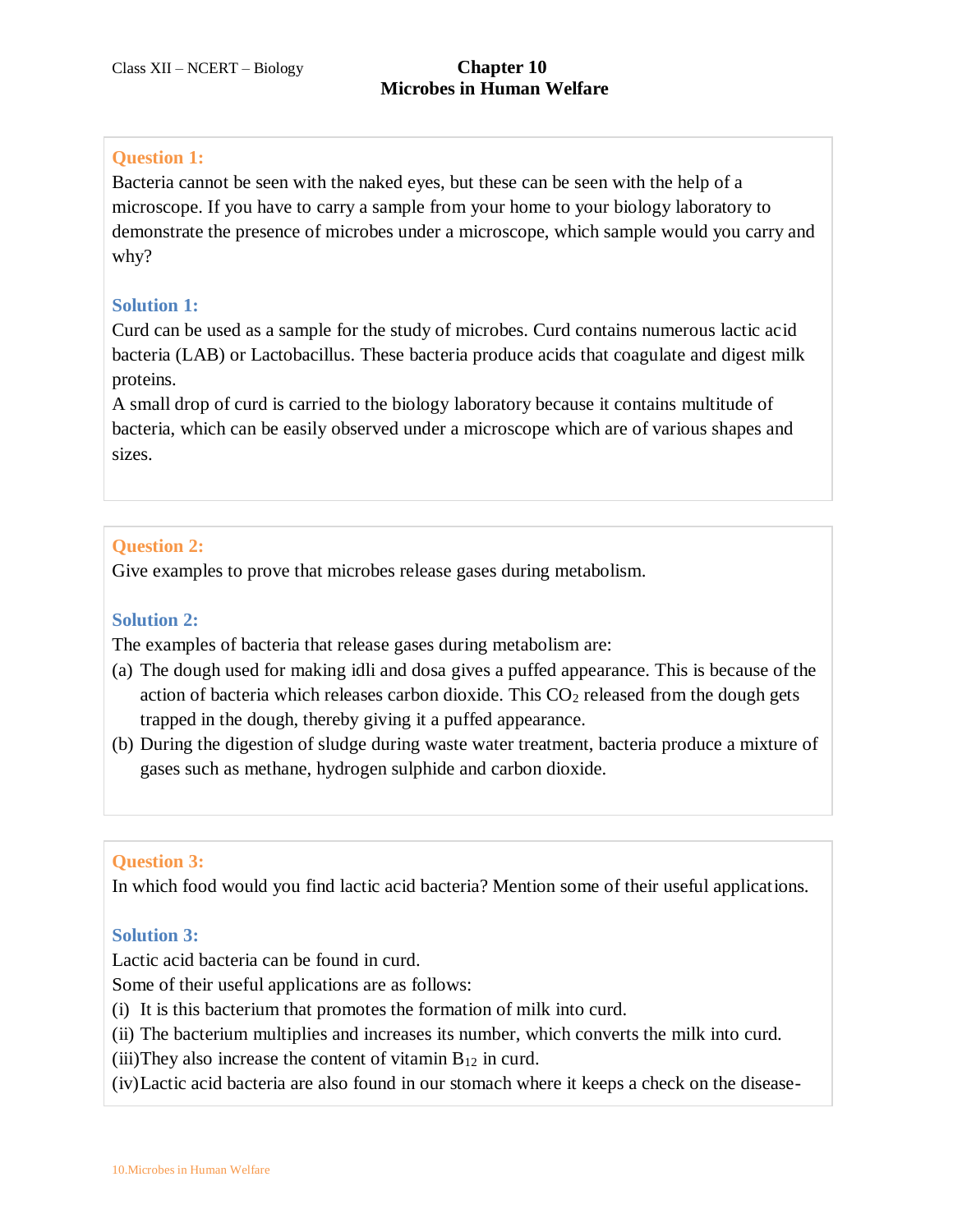# **Microbes in Human Welfare**

causing micro-organisms.

#### **Question 4:**

Name some traditional Indian foods made of wheat, rice and Bengal gram (or their products) which involve use of microbes.

#### **Solution 4:**

- (i) In the making dosa and idli, rice powder is fermented by bacteria and for making bread (from wheat), yeast (Saccharomyces cerevisiae) is used.
- (ii) Gutta (made from black gram) also uses bacteria.
- (iii)Microbes are also used to ferment fish, soya bean and bamboo shoots to make foods.

# **Question 5:**

In which way have microbes played a major role in controlling diseases caused by harmful bacteria?

## **Solution 5:**

- (i) Several micro-organisms are used for preparing medicines. Antibiotics are medicines produced by certain micro-organisms to kill other disease-causing micro-organisms.
- (ii) These medicines are commonly obtained from bacteria and fungi. They either kill or stop the growth of disease-causing micro-organisms.
- (iii)Antibiotics have been used to treat deadly diseases such as plague, whooping cough (kali khansi), diphtheria (galghotu) and leprosy (kusht rog) and many other common infections can be treated by using different antibiotics as

Streptomycin, tetracycline, and penicillin are common ones .

- (iv) Penicillium notatum, is a fungus, produces chemical penicillin, which checks the growth of Staphylococci bacteria in the body.
- (v) Antibiotics are designed to destroy bacteria by weakening their cell walls. As a result of this weakening, certain immune cells such as the white blood cells enter the bacterial cell and cause cell lysis. Cell lysis is the process of destroying cells such as blood cells and bacteria.

# **Question 6:**

Name any two species of fungus, which are used in the production of the antibiotics.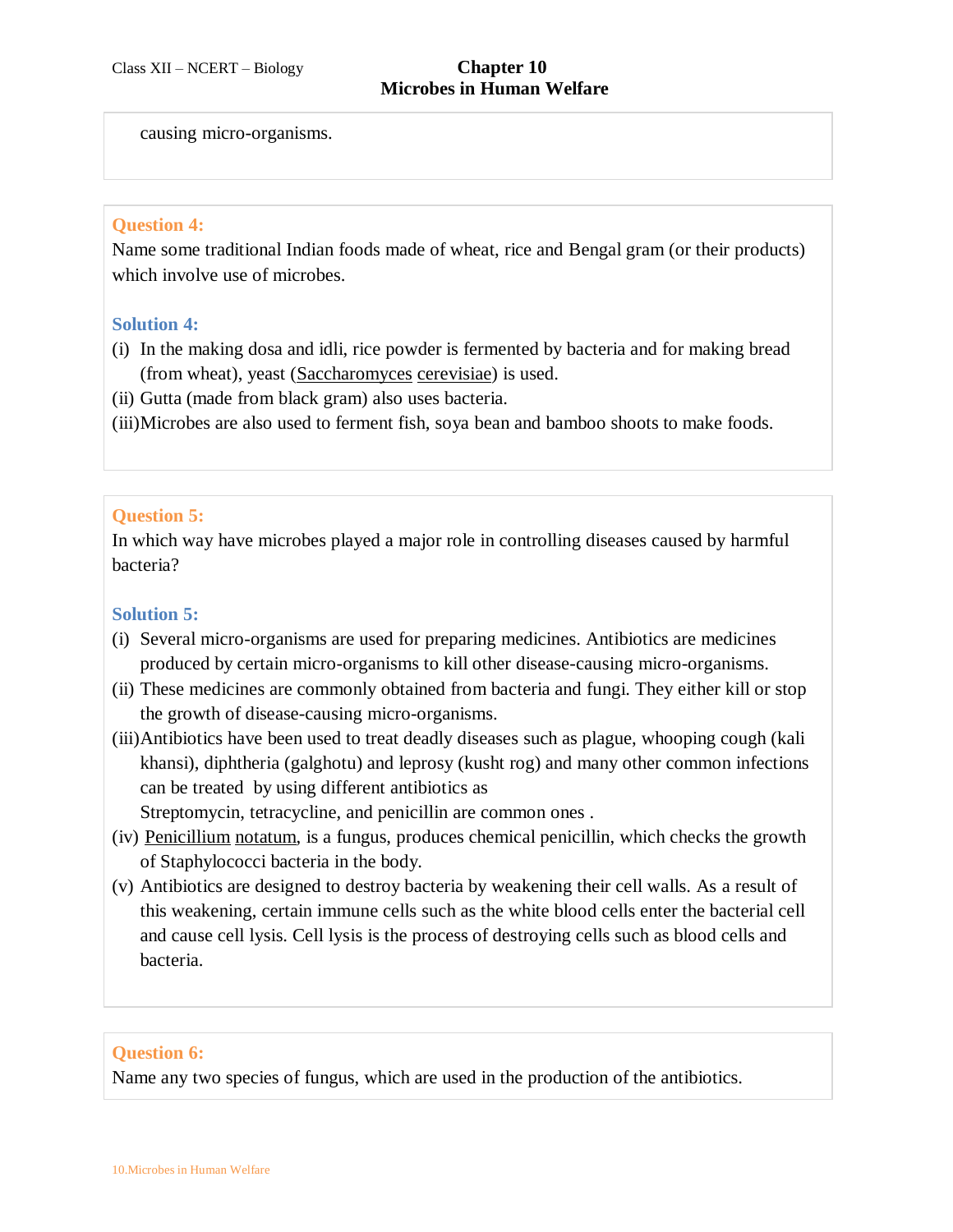## **Solution 6:**

Penicillium notatum (antibiotic- Penicillin) and Acremonium (previously known as Cephalosporium) (antibiotic- cephalosporin) are two species of fungus, which are used in the production of the antibiotics.

# **Question 7:**

What is sewage? In which way can sewage be harmful to us?

## **Solution 7:**

Sewage is the municipal waste matter that is carried away in sewers and drains. It includes both liquid and solid wastes, rich in organic matter and microbes. Many of these microbes are pathogenic and can cause several water- borne diseases. Sewage water is a major cause of polluting drinking water. Hence, it is essential that sewage water is properly collected, treated, and then disposed.

## **Question 8:**

What is the key difference between primary and secondary sewage treatment?

# **Solution 8:**

Primary treatment involves physical/mechanical removal of large and small particles from the sewage through filtration and sedimentation. Whereas, secondary sewage treatment involves biological digestion of organic matter by microbes. Primary treatment is inexpensive and relatively less complicated whereas secondary sewage is a very expensive and complicated process.

#### **Question 9:**

Do you think microbes can also be used as source of energy? If yes, how?

#### **Solution 9:**

Yes, microbes can be used as a source of energy. Bacteria such as Methane bacterium is used for the generation of gobar gas or biogas.

(i) The generation of biogas is an anaerobic process in a biogas plant, which consists of a concrete tank (10-15 feet deep) with sufficient outlets and inlets.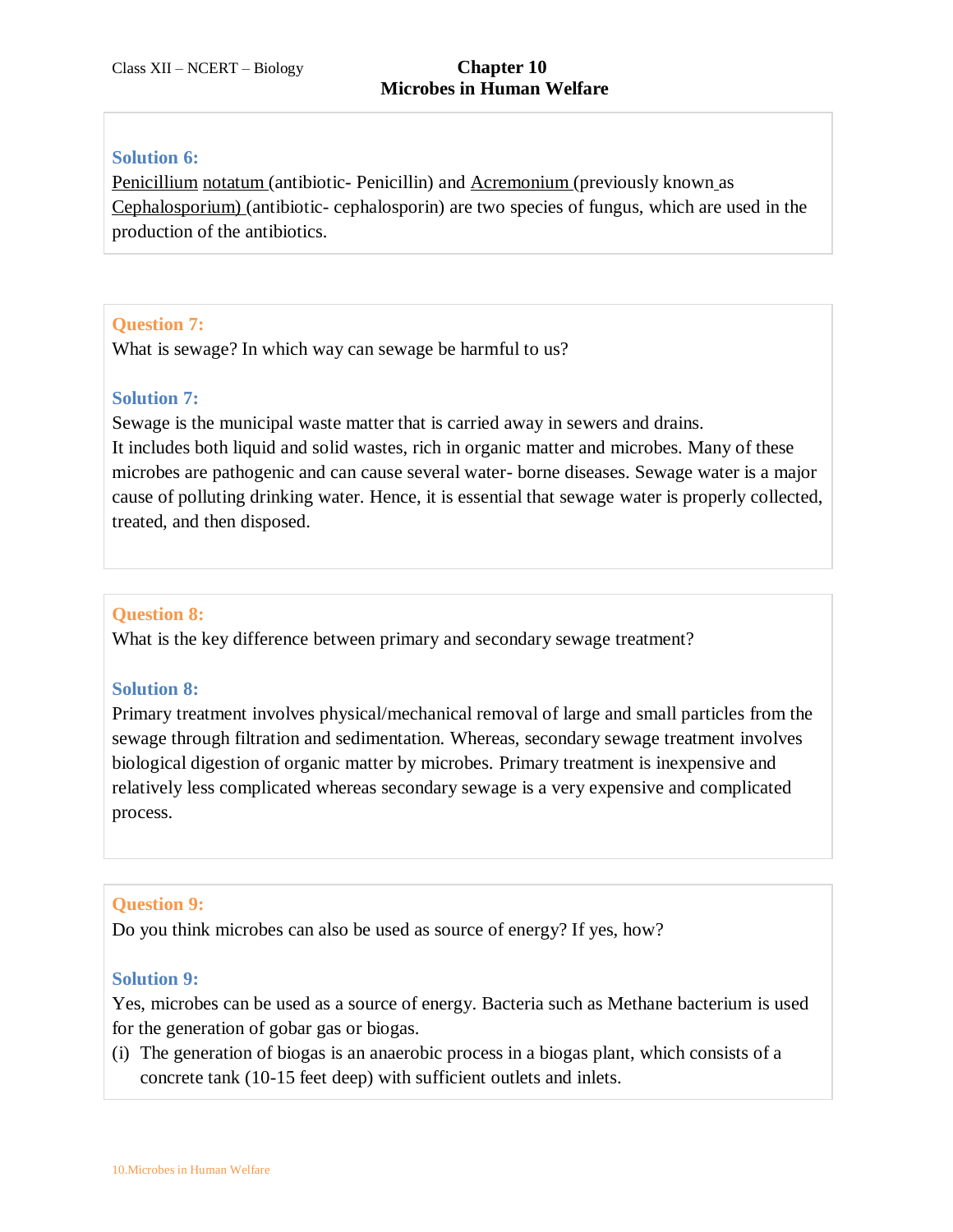- (ii) The dung is mixed with water to form the slurry and thrown into the tank. The digester of the tank is filled with numerous anaerobic methane-producing bacteria, which produce biogas from the slurry.
- (iii) Biogas can be removed through the pipe which is then used as a source of energy, while the spent slurry is removed from the outlet and is used as a fertilizer.

## **Question 10:**

Microbes can be used to decrease the use of chemical fertilizers and pesticides. Explain how this can be accomplished.

## **Solution 10:**

Microbes can be used as biofertilizers, organisms that enrich the nutrient quality of the soil. The main sources of biofertilizers are bacteria, fungi and cyanobacteria.They help in increasing the fertility of the soil in many ways

- (i) Rhizobium that forms nodules on the roots of leguminous plants (a symbiotic association) fixes atmospheric nitrogen into organic form, which is used by the plant as nutrient.
- (ii) Azospirillum and Azotobacter fix atmospheric nitrogen, while living freely, and enriching the nitrogen content of the soil.
- (iii)Many members of the genus Glomus (fungi) form symbiotic association with vascular host plants known as mycorrhiza that
	- (a) Helps in the absorption of phosphorus from soil and pass it to the plant.
	- (b) Help the plants to develop resistance to root-borne pathogens.
	- (c) Increase their tolerance to salinity and drought and thus, help in overall increase in plant growth and development.
- (iv)Cyanobacteria autotrophic microbes, e.g., Anabaena, Nostoc, Oscillatoria can fix atmospheric nitrogen, in aquatic and terrestrial environment and also add organic matter to the soil and increase its fertility.

# **Question 11:**

Three water samples namely river water, untreated sewage water and secondary effluent discharged from a sewage treatment plant were subjected to BOD test. The samples were labelled A, B and C; but the laboratory attendant did not note which was which. The BOD values of the three samples A, B and C were recorded as 20mg/L, 8mg/L and 400mg/L, respectively. Which sample of the water is most polluted? Can you assign the correct label to each assuming the river water is relatively clean?

#### **Solution 11:**

Sample A (BOD 20mg/L) is secondary effluent discharged from a sewage treatment plant. Sample B (BOD 8mg/L) is river water.

Sample C (BOD 400mg/L) is the untreated sewage water.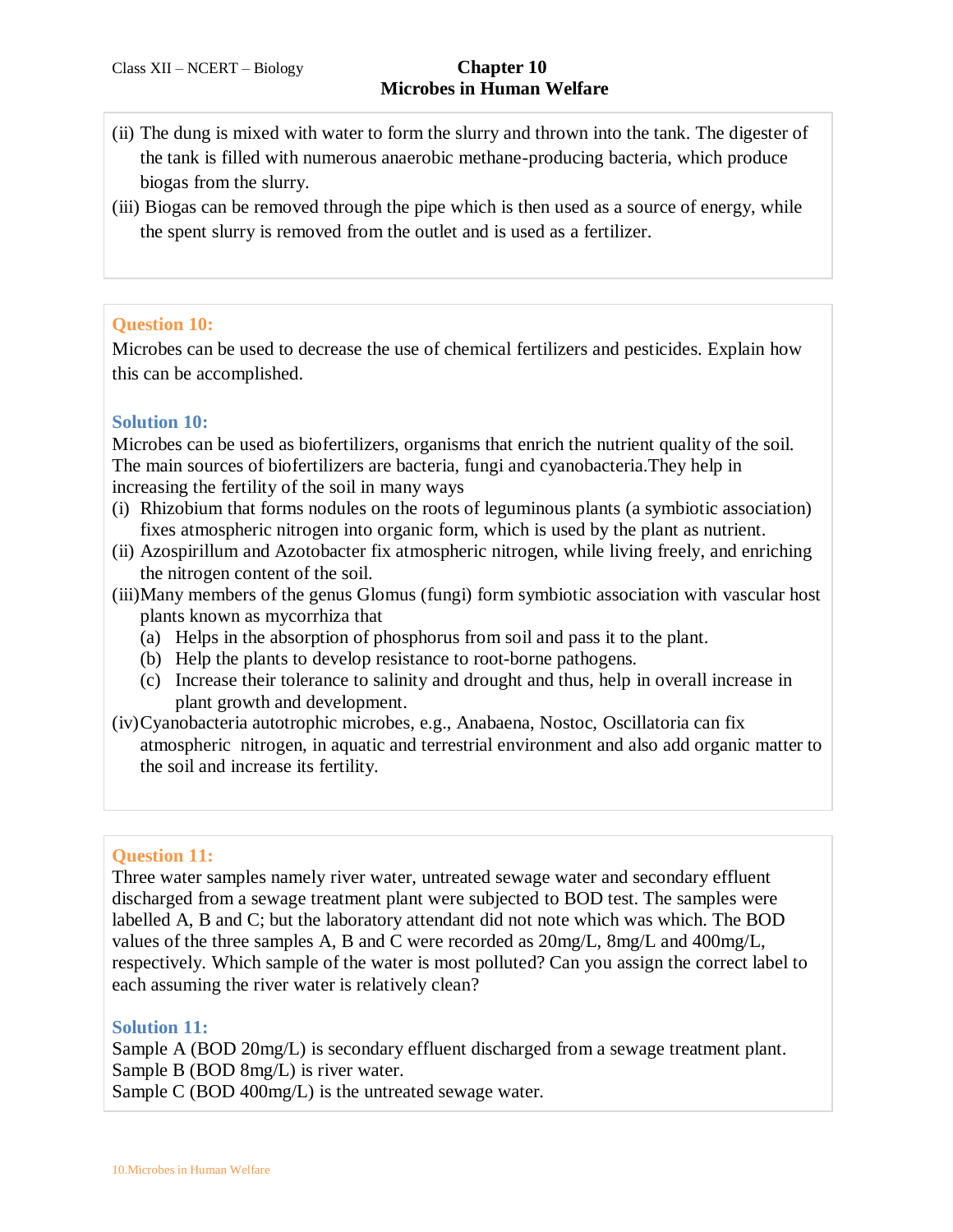As BOD is the direct measure of the organic matter present in water, higher the BOD, more polluted the water.

# **Question 12:**

Find out the name of the microbes from which Cyclosporin A (an immunosuppressive drug) and Statins (blood cholesterol lowering agents) are obtained

#### **Solution 12:**

- (i) Cyclosporin-A is obtained from the fungus Trichoderma polysporum.
- (ii) Statins is obtained from Monascus purpureus.

## **Question 13:**

Find out the role of microbes in the following and discuss it with your teacher.

- (a) Single cell protein (SCP)
- (b) Soil

## **Solution 13:**

- (a) Single Cell Protein (SCP) refers to harmless microbial cells that can be used as an alternate source of good protein. Just like mushrooms (a fungus) is eaten by many people and yeast used by athletes as a protein source; similarly, other forms of microbial cells can also be used as food rich in protein, minerals, fats, carbohydrate and vitamins. Microbes like Spirulina and Methylophilus methylotrophus are being grown on an industrial scale on materials containing starch like waste water from potato processing plants, straw, molasses, animal manure and even sewage. These single cell microbes can be used as source.
- (b) Soil: Microbes play an important role in maintaining soil fertility. They help in the formation of nutrient-rich humus by the process of decomposition. Many species of bacteria and cyanobacteria have the ability to fix atmospheric nitrogen into usable form. Rhizobium is a symbiotic bacteria found in the root nodules of leguminous plants. Azospirillium and Azotobocter are free living nitrogen-fixing bacteria, whereas Anabaena, Nostoc, and Oscillitoria are examples of nitrogen-fixing cyanobacteria.

#### **Question 14:**

Arrange the following in the decreasing order (most important first) of their importance, for the welfare of human society. Give reasons for your answer.